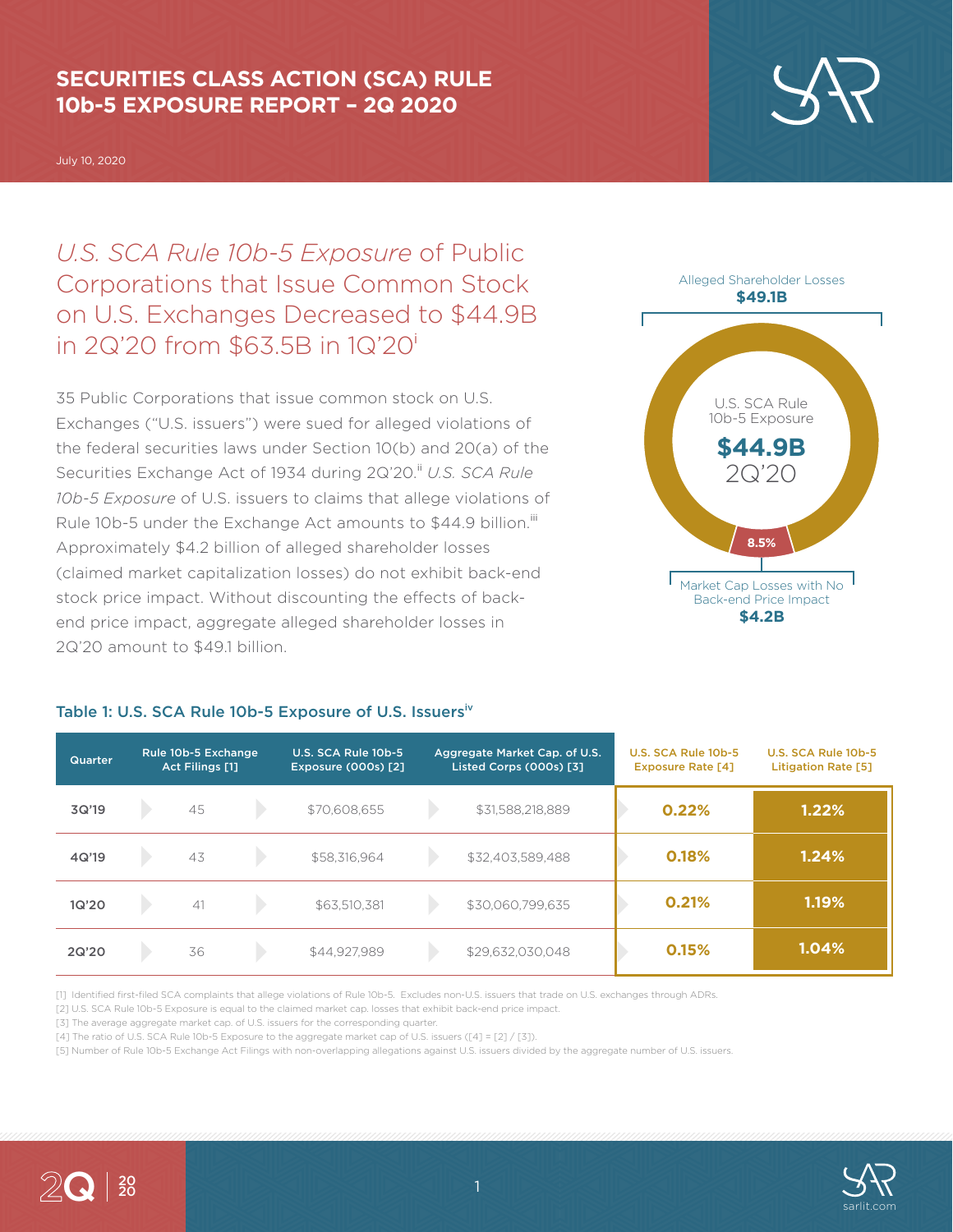In 2Q'20, *U.S. SCA Rule 10b-5 Exposure* decreased by \$18.6 billion relative to 1Q'20, which is a notable decrease of 29.3%. As a result, the *U.S. SCA Rule 10b-5 Exposure Rate* also decreased from 0.21% in 1Q'20 to 0.15% in 2Q'20. The 2Q'20 *U.S. SCA Rule 10b-5 Exposure Rate* is the lowest estimated rate since the first quarter of 2019.

There was a decrease of 15 basis points in the *U.S. SCA Rule 10b-5 Litigation Rate* in 2Q'20, which amounts to 1.04%. Since 2Q'20 also had the lowest number of filed SCAs during the preceding three quarters, the *U.S. SCA Rule 10b-5 Litigation Rate* in 2Q'20 is also the lowest during the same evaluation period.

COVID-19 *U.S. SCA Rule 10b-5 Litigation Exposure*: The *SCA Rule 10b-5 Exposure* of private securities class actions directly related to COVID-19 amounts to \$9.4 billion in 2Q'20 across 10 SCAs filed against U.S. issuers. COVID-19 related allegations account for 21.0% of the \$44.9 billion in *U.S. SCA Rule 10b-5 Exposure*. The year-to-date total *SCA Rule 10b-5 Exposure* directly related to COVID-19 amounts to \$12.2 billion, of which 77.5% was alleged by shareholders during 2Q'20.

### Table 2: Back-end Price Impact Summary of Alleged Corrective Disclosures

| <b>Quarter</b> | Rule 10b-5 Exchange<br>Act Filings [1] | <b>Alleged Corrective</b><br>Disclosures [2] | <b>Alleged Corrective Disclosures</b><br>with No Price Impact [3] |    | % of Corrective Disclosures<br>with No Price Impact [4] |
|----------------|----------------------------------------|----------------------------------------------|-------------------------------------------------------------------|----|---------------------------------------------------------|
| 3Q'19          | 45                                     | 69                                           |                                                                   | 14 | 20%                                                     |
| 4Q'19          | 43                                     | 96                                           |                                                                   | 21 | 22%                                                     |
| 1Q'20          | 41                                     | 72                                           |                                                                   | 16 | 22%                                                     |
| 2Q'20          | 36                                     |                                              |                                                                   | 28 | 39%                                                     |

[1] Identified first-filed SCA complaints that allege violations of Rule 10b-5. Excludes non-U.S. issuers that trade through ADRs.

[2] The number of alleged corrective disclosures identified in the sample of SCA complaints.

[3] The number of alleged corrective disclosures that do not exhibit a statistically significant one-day residual stock price return at the 95% confidence standard.

[4] The ratio of the number of alleged corrective disclosures that do not exhibit back-end price impact to the total number of alleged corrective disclosures. ([4] = [3] / [2])

During 2Q'20, SAR accounted for 59 "stock-drop" SCAs filed against U.S. issuers that allege violations of Rule 10b-5 via 129 claimed corrective disclosures. $\frac{v_i}{v}$  After consolidating cases with seemingly related allegations against individual U.S. issuers, SAR accounted for 36 filed SCAs against 35 companies.<sup>vii</sup> A total of 71 corrective disclosures have been alleged in the 36 SCAs.<sup>viii</sup> Of the *71 corrective disclosures alleged during 2Q'20, 28 (39%) do not exhibit back-end price impact (Halliburton II) and do not meet the thresholds of the heightened* 

*pleading standards of loss causation (Dura).***<sup>ix</sup> The** alleged shareholder losses associated with those 28 alleged corrective disclosures amounts to \$4.2 billion. $^{\text{X}}$ (*See* Table 3.)

The number of alleged corrective disclosures remained relatively steady from 1Q'20 to 2Q'20, however, there were 12 additional alleged disclosures in 2Q'20 that did not exhibit back-end price impact, which is *an increase of 75% relative to 1Q'20*.

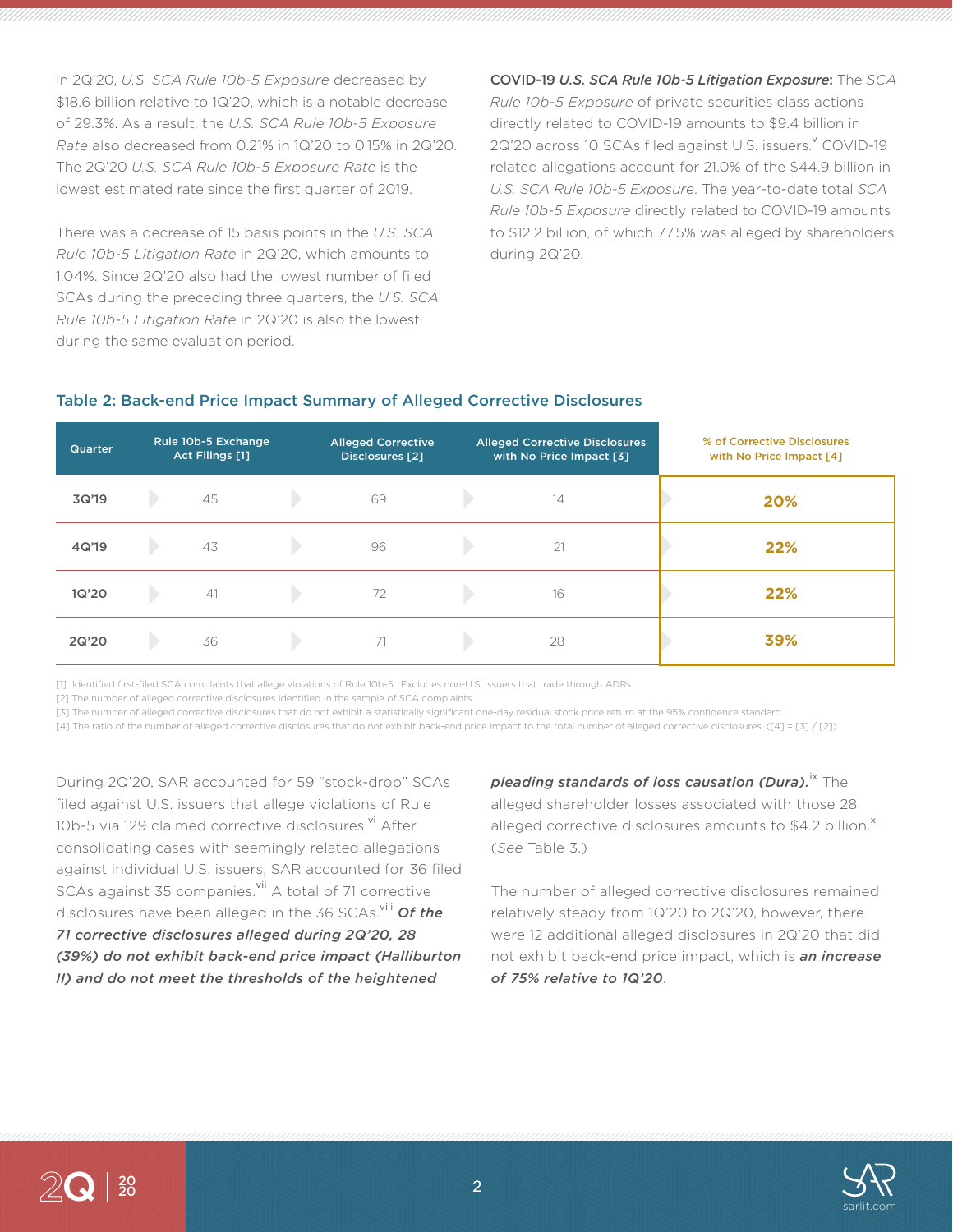## SCA RULE 10b-5 EXPOSURE BY **INDUSTRY SECTOR**

### In 2Q'20, 65.8% of U.S. SCA Rule 10b-5 Exposure is attributed to Financial Institutions

Out of the 36 SCAs filed in 2Q'20, 8 (or 22.2%) were filed against Pharma/ Biotech companies, 7 (or 19.4%) against Financial Institutions, and 6 (or 16.7%) against Software companies. Of the 7 Pharma/Biotech companies that were sued this past quarter, 5 of them faced allegations directly related to COVID-19. The Financial sector had the greatest SCA Rule 10b-5 Exposure which accounted for 65.8%, or \$29.5 billion of *U.S. SCA Rule 10b-5 Exposure* in 2Q'20.

Data and analysis indicate that the industry sectors that exhibited an absence of back-end price impact in the alleged corrective disclosures are Healthcare, Financial, Industrial, Pharma/Biotech, and Auto. In the single SCA filed against a Healthcare company, event study results indicate no back-end price impact. 11% (\$3.8 billion) of shareholder losses alleged in the 7 SCAs against Financial companies do not exhibit back-end price impact. 10% (\$199.3 million) of shareholder losses alleged in the 3 SCAs against Industrial companies do not exhibit back-end price impact.

#### Table 3: U.S. SCA Rule 10b-5 Exposure by Industry Sector in 2Q'20

| <b>Industry Sector [1]</b>                       | Rule 10b-5 Exchange<br>Act Filings [2] | Alleged Market Cap.<br>Losses (000s) [3] | Market Cap. Losses that<br>Do Not Exhibit Price<br>Impact (000s) [4] | U.S. SCA Rule 10b-5<br>Exposure (000s) [5] | % of Market Cap. Losses<br>that Do Not Exhibit<br>Price Impact [6] |
|--------------------------------------------------|----------------------------------------|------------------------------------------|----------------------------------------------------------------------|--------------------------------------------|--------------------------------------------------------------------|
| Auto                                             | $\overline{2}$                         | \$784,218                                | \$14,310                                                             | \$769,909                                  | 2%                                                                 |
| <b>Energy</b>                                    | $\circ$                                | \$0                                      | \$0                                                                  | \$0                                        | 0%                                                                 |
| <b>Financial</b>                                 | 7                                      | \$33,336,245                             | \$3,790,520                                                          | \$29,545,725                               | 11%                                                                |
| Hardware/Semiconductor                           | $\overline{1}$                         | \$1,717,903                              | \$0                                                                  | \$1,717,903                                | 0%                                                                 |
| <b>Health Care</b>                               | 1                                      | \$12.941                                 | \$12,941                                                             | SO                                         | 100%                                                               |
| <b>Industrial</b>                                | 3                                      | \$1,909,788                              | \$199,326                                                            | \$1,710,462                                | 10%                                                                |
| <b>Materials</b>                                 | $\overline{4}$                         | \$2,577,558                              | \$0                                                                  | \$2,577,558                                | 0%                                                                 |
| Media                                            | $\circ$                                | \$0                                      | \$0                                                                  | \$0                                        | 0%                                                                 |
| <b>Pharma/Biotech</b>                            | 8                                      | \$2,876,541                              | \$176,358                                                            | \$2,700,183                                | 6%                                                                 |
| <b>Real Estate</b>                               | $\mathbf{1}$                           | \$283,637                                | \$0                                                                  | \$283,637                                  | 0%                                                                 |
| <b>Retail, Consumer Products,</b><br>and Leisure | 3                                      | \$2,041,696                              | \$O                                                                  | \$2,041,696                                | O%                                                                 |
| <b>Software</b>                                  | 6                                      | \$3,580,917                              | \$0                                                                  | \$3,580,917                                | 0%                                                                 |
| <b>Telecom</b>                                   | $\circ$                                | \$0                                      | \$0                                                                  | \$0                                        | 0%                                                                 |
| 2Q 2020 Total:                                   | 36                                     | \$49,121,444                             | \$4,193,455                                                          |                                            | 8.5%                                                               |

[1] Industry sector is based on the defendant corporation's SIC code.

[2] Identified first-filed SCA complaints that allege violations of Rule 10b-5. Excludes non-U.S. issuers that trade on U.S. exchanges through ADRs.

[3] Market cap. losses of U.S. issuers listed as defendants unadjusted for alleged corrective disclosures that do not exhibit price impact.

[4] Market cap. losses of U.S. issuers listed as defendants that do not surpass thresholds of back-end price impact. [5] *U.S. SCA Rule 10b-5 Exposure* is equal to the claimed market cap. losses that exhibit back-end stock price impact ([5]=[3]-[4]).

 $[6] = [4]/[3]$ 

20

2Q

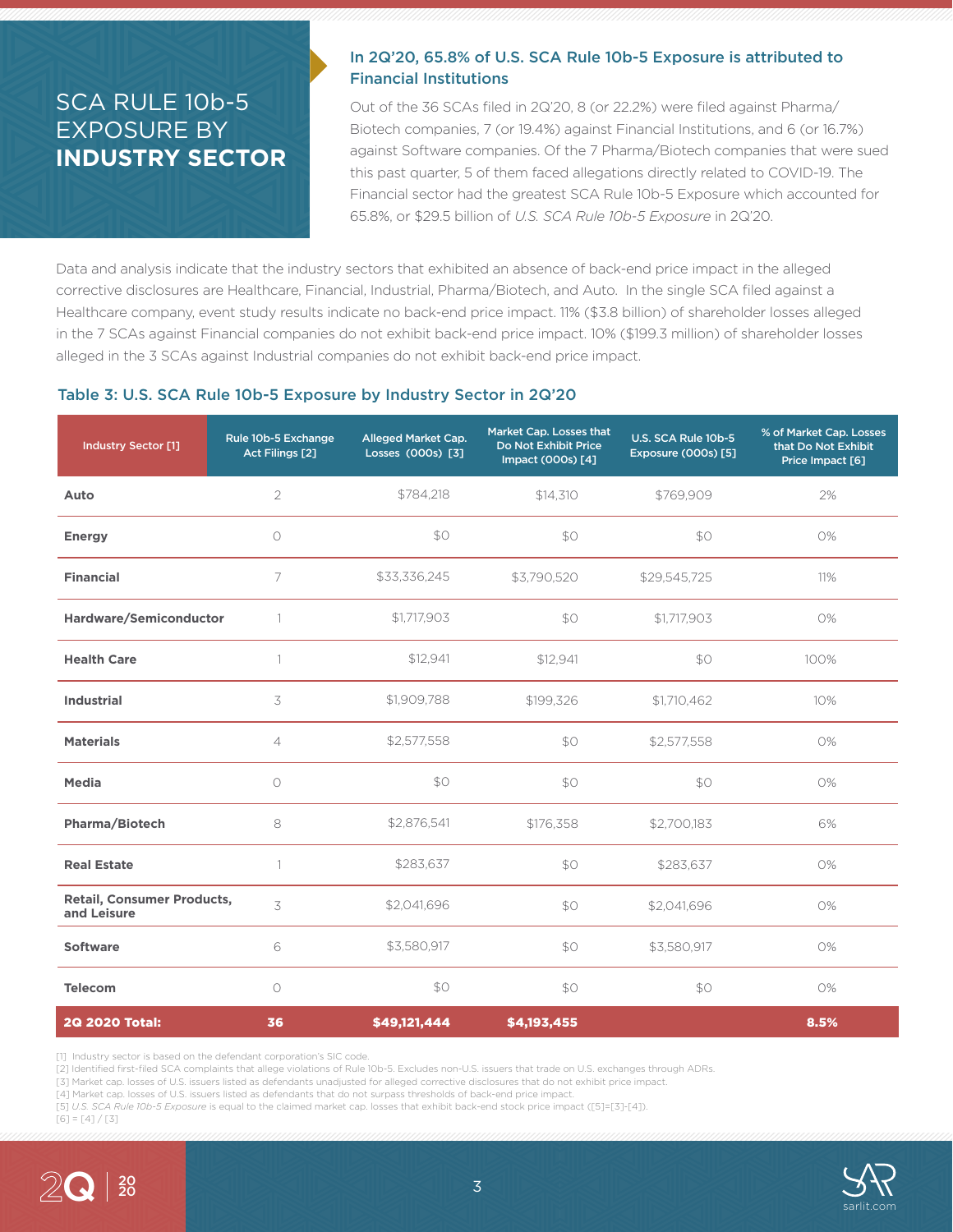### SCA RULE 10b-5 EXPOSURE OF U.S. **LARGE CAP** CORPORATIONS<sup>xi</sup>

### *Large Cap SCA Rule 10b-5 Exposure* Exhibited a Notable Decrease of 31.5%, or \$17.3 billion Relative to 1Q'20.

*Large Cap SCA Rule 10b-5 Exposure* amounts to approximately \$37.6 billion in 2Q'20. 9 large cap corporations were sued for alleged violations of Rule 10b-5 during 2Q'20 – a decrease of 9 – relative to 1Q'20. The average aggregate market capitalization of U.S. large cap corporations, based on the market capitalization range of the S&P 500 Index during 2Q'20, was \$27.7 trillion.<sup>xii</sup> This is a decrease in aggregate market cap of \$395 billion, or 1.4%, relative to 1Q'20. The *Large Cap SCA Rule 10b-5 Exposure Rate* decreased by 6 basis points to 0.14% in 2Q'20. The *Large Cap SCA Rule 10b-5 Litigation Rate* decreased from 2.0% in 1Q'20 to 1.45% in 2Q'20.



2Q'20 U.S. Large Cap Analysis: The *Large Cap SCA Rule 10b-5 Exposure* of \$37.6 billion during 2Q'20 decreased by 31.5% relative to 1Q'20, significantly below the previous three quarters when exposure averaged \$53.6 billion. There were 44.4% fewer SCAs against large cap corporations in 2Q'20 relative to 1Q'20, which led to the lowest Large Cap SCA Rule 10b-5 Litigation Rate over the past year.

#### Table 4: Large Cap SCA Rule 10b-5 Exposure of U.S. Issuers

| <b>Quarter</b> | Rule 10b-5 SCAs filed against<br><b>Large Cap Defendants</b> |    | Large Cap SCA Rule<br>10b-5 Exposure (000s) |              | Aggregate Market Cap.<br>of Large Caps (000s) | Large Cap SCA Rule<br>10b-5 Exposure Rate | Large Cap SCA Rule<br>10b-5 Litigation Rate |       |
|----------------|--------------------------------------------------------------|----|---------------------------------------------|--------------|-----------------------------------------------|-------------------------------------------|---------------------------------------------|-------|
| 3Q'19          |                                                              | 14 |                                             | \$57,562,390 |                                               | \$29,497,110,880                          | 0.20%                                       | 1.55% |
| 4Q'19          |                                                              | 20 |                                             | \$48,267,127 |                                               | \$30,371,942,197                          | 0.16%                                       | 2.34% |
| 1Q'20          |                                                              | 18 |                                             | \$54,966,106 |                                               | \$28,098,908,799                          | 0.20%                                       | 2.01% |
| 2Q'20          |                                                              | 10 |                                             | \$37,641,718 |                                               | \$27,704,032,389                          | 0.14%                                       | 1.45% |

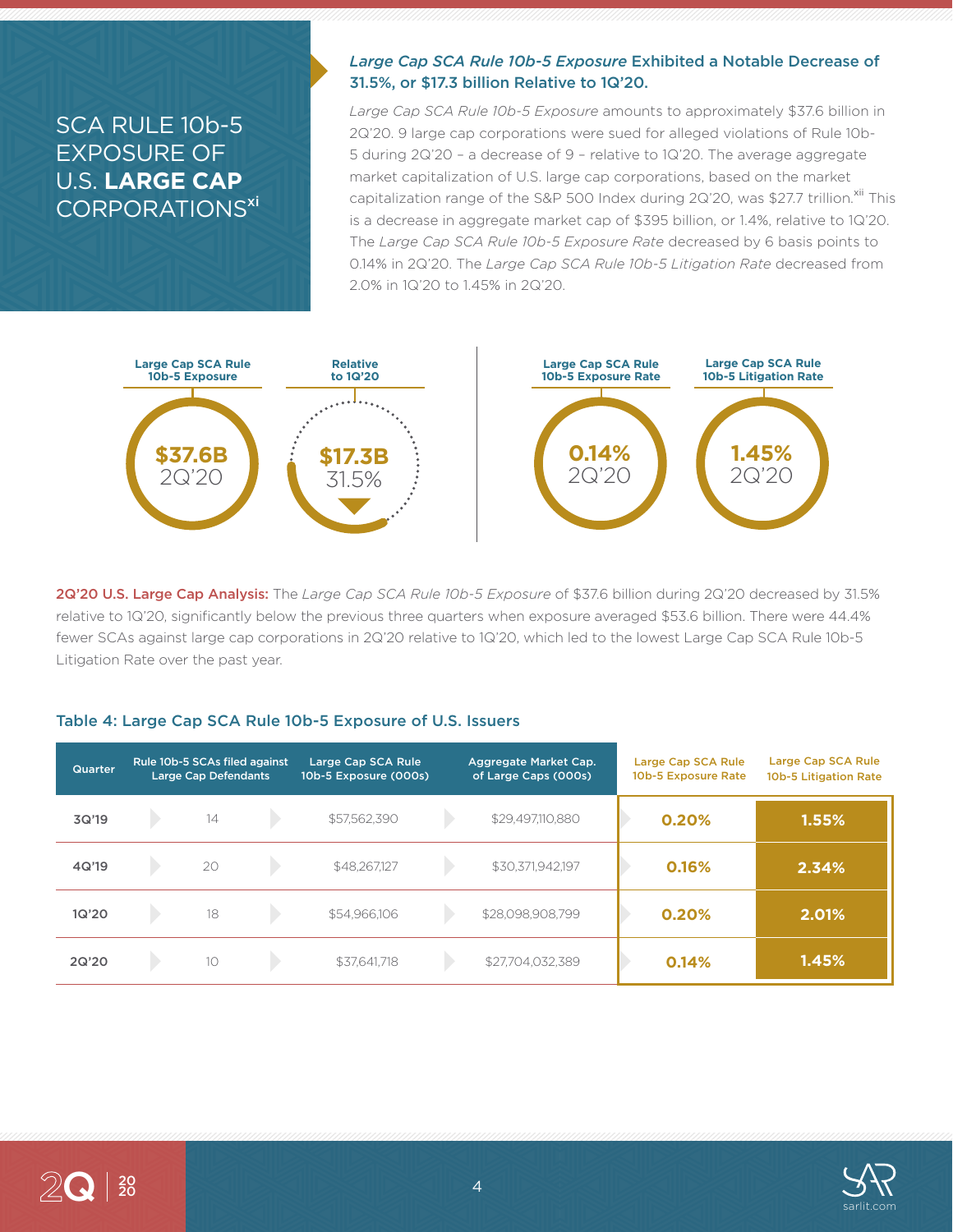### SCA RULE 10b-5 EXPOSURE OF U.S. **MID CAP** CORPORATIONS<sup>xiii</sup>

### *Mid Cap SCA Rule 10b-5 Exposure* Continued to Decrease in 2Q'20, Amounting to \$2.0 Billion.

This is a *notable decrease of 62.0%*, or \$3.3 billion relative to 1Q'20. 7 mid cap corporations were sued for alleged violations of Rule 10b-5 during 2Q'20, which is the same number of mid cap corporations that were sued in 1Q'20. The average aggregate market capitalization of U.S. mid cap corporations, based on the market capitalization range of the S&P MidCap 400 Market Index during 1Q'20, was \$1.3 trillion.<sup>xiv</sup> In 2Q'20, the *Mid Cap SCA Rule 10b-5 Exposure Rate* decreased to 0.16%. This is a decrease of 43 basis points relative to 1Q'20. The *Mid Cap Rule 10b-5 Litigation Rate* increased slightly quarter-over-quarter at 1.29%, which indicates that there are fewer mid-cap corporations in 2Q'20 since the number of SCAs remained the same.



2Q'20 U.S. Mid Cap Analysis: The *Mid Cap SCA Rule 10b-5 Exposure* fell significantly during 2Q'20, decreasing by 62% from 1Q'20. *Mid Cap SCA Rule 10b-5 Exposure* in 2Q'20 is the lowest exposure amount exhibited since SAR began tracking SCA exposure. The aggregate market cap of mid cap corporations also fell as a result of the market's reaction to the COVID-19 pandemic.

### Table 5: Mid Cap SCA Rule 10b-5 Exposure of U.S. Issuers

| Quarter | Rule 10b-5 SCAs filed against<br><b>Mid Cap Defendants</b> |    | Mid Cap SCA Rule<br>10b-5 Exposure (000s) |             | Aggregate Market Cap.<br>of Mid Caps (000s) | Mid Cap SCA Rule<br>10b-5 Exposure Rate | Mid Cap SCA Rule<br>10b-5 Litigation Rate |       |
|---------|------------------------------------------------------------|----|-------------------------------------------|-------------|---------------------------------------------|-----------------------------------------|-------------------------------------------|-------|
| 3Q'19   |                                                            | 13 |                                           | \$6,915,222 |                                             | \$1,381,486,227                         | 0.40%                                     | 2.02% |
| 4Q'19   |                                                            | 8  |                                           | \$8,154,487 |                                             | \$1,354,346,904                         | 0.50%                                     | 1.34% |
| 1Q'20   |                                                            |    |                                           | \$5,280,307 |                                             | \$1,291,795,762                         | 0.59%                                     | 1.12% |
| 2Q'20   |                                                            |    |                                           | \$2,004.804 |                                             | \$1,257,405,797                         | 0.16%                                     | 1.29% |

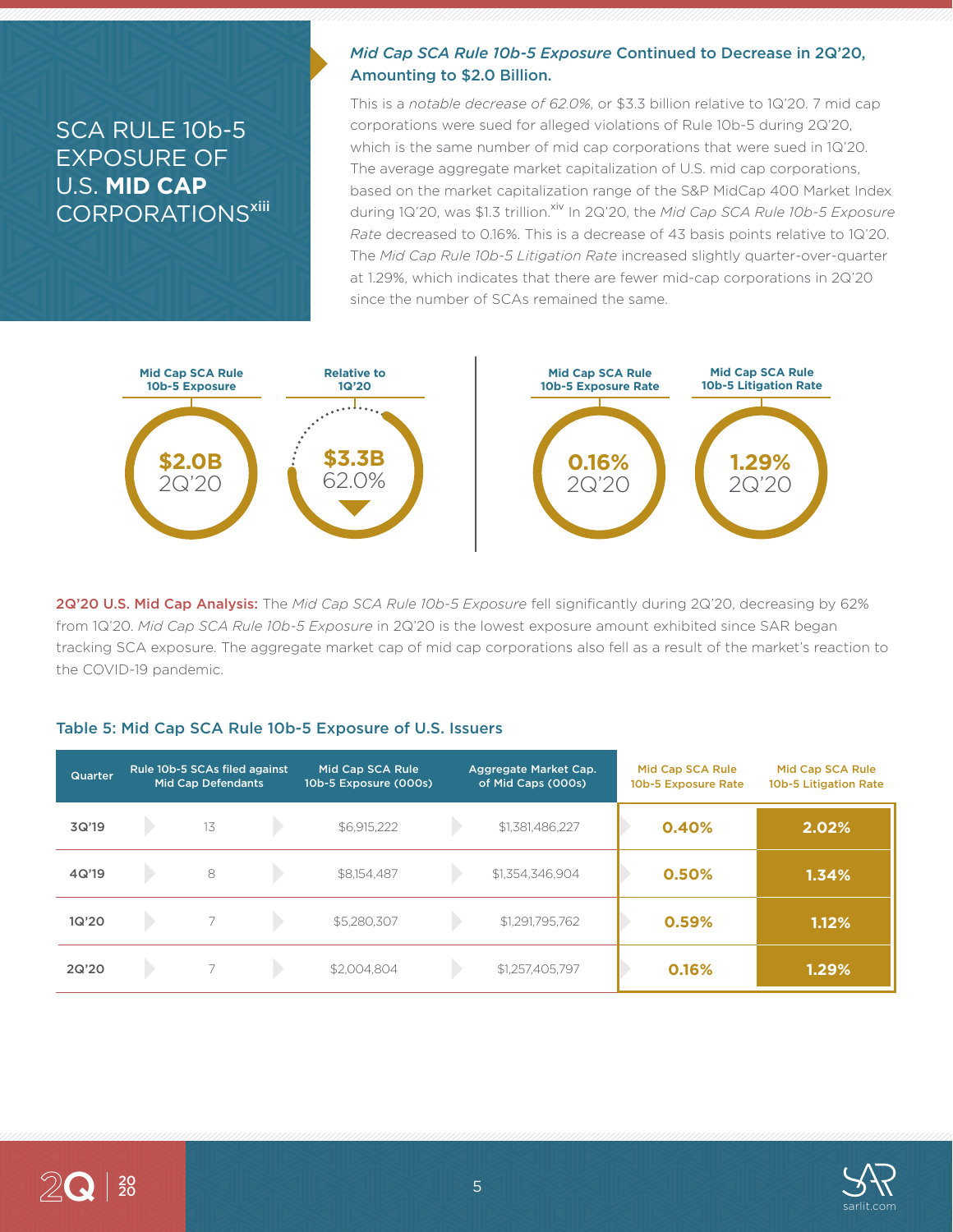## SCA RULE 10b-5 EXPOSURE OF U.S. **SMALL CAP** CORPORATIONS<sup>xv</sup>

### *Small Cap SCA Rule 10b-5 Exposure* Continued to Increase Substantially to \$5.3 Billion in 2Q'20 from \$3.3 Billion in 1Q'20.

A material increase of 61.8% of SCA Rule 10b-5 Exposure was exhibited by small caps in 2Q'20. The average aggregate market capitalization of U.S. small cap corporations, based on the market capitalization range of the S&P SmallCap 600 Market Index during 2Q'20, was \$670.6 billion.<sup>xvi</sup> In 2Q'20, the *Small Cap SCA Rule 10b-5 Exposure Rate* was 0.79%. This is a material increase of 30 basis points relative to 1Q'20. The *Small Cap Rule 10b-5 Litigation Rate* also increased slightly by 2 basis points to 0.85%.



2Q'20 U.S. Small Cap Analysis: *Small Cap SCA Rule 10b-5 Exposure* continued to increase since the dip experienced in 4Q'19, but still remained lower than the exposure exhibited in 3Q'19. The aggregate market cap remained relatively stable compared to the previous quarter. Combined, this resulted in a material increase in the *Small Cap SCA Rule 10b-5 Exposure Rate*.

#### Table 6: Small Cap SCA Rule 10b-5 Exposure of U.S. Issuers

| <b>Quarter</b> | Rule 10b-5 SCAs filed<br>against Small Cap Defendants |    | <b>Small Cap U.S. SCA Rule</b><br>Aggregate Market Cap.<br>of Small Caps (000s)<br>10b-5 Exposure (000s) |             | <b>Small Cap SCA Rule</b><br>10b-5 Exposure Rate | <b>Small Cap SCA Rule</b><br>10b-5 Litigation Rate |       |       |
|----------------|-------------------------------------------------------|----|----------------------------------------------------------------------------------------------------------|-------------|--------------------------------------------------|----------------------------------------------------|-------|-------|
| 3Q'19          |                                                       | 18 |                                                                                                          | \$6,131,044 |                                                  | \$709,621,783                                      | 0.86% | 0.84% |
| 4Q'19          |                                                       | 15 |                                                                                                          | \$1,895,349 |                                                  | \$677,300,387                                      | 0.28% | 0.74% |
| 1Q'20          |                                                       | 16 |                                                                                                          | \$3,263,967 |                                                  | \$670,095,073                                      | 0.49% | 0.83% |
| 2Q'20          |                                                       | 19 |                                                                                                          | \$5,281,467 |                                                  | \$670,591,862                                      | 0.79% | 0.85% |

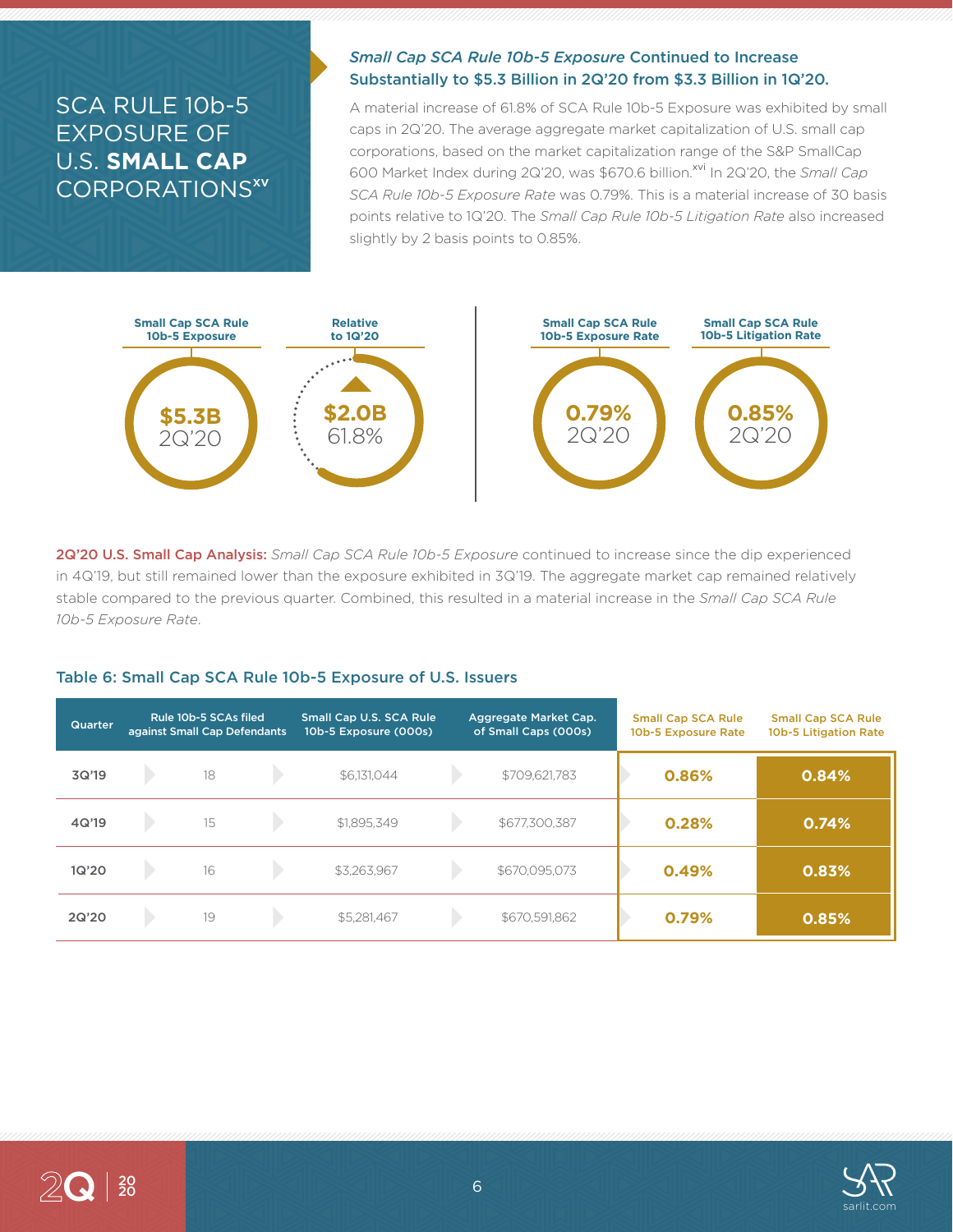# The *ADR SCA Rule 10b-5 Exposure* of non-U.S. issuers in 2Q'20 amounts to \$8.1 billion.<sup>xvii</sup>

5 non-U.S. issuers that trade on U.S. exchanges through ADRs ("non-U.S. issuers) were sued for alleged violations of the federal securities laws under Section 10(b) and 20(a) of the Securities Exchange Act of 1934 during 2Q'20.<sup>xviii</sup> *ADR SCA Rule 10b-5 Exposure* of non-U.S. issuers to claims that allege violations of Rule 10b-5 under the Exchange Act amounts to \$8.1 billion.<sup>xix</sup> Approximately \$296 million of market capitalization declines that have been claimed as investor losses by a proposed class of common stock shareholders do not exhibit back-end price impact. Without discounting the effects of back-end stock price impact, claimed shareholder losses against directors and officers of non-U.S. issuers amounts to \$8.4 billion in 2Q'20.

In 2Q'20, the *ADR SCA Rule 10b-5 Exposure Rate* decreased by 2 basis points to 0.03% relative to 0.05% in 1Q'20. The *ADR SCA Rule 10b-5 Litigation Rate* is 0.25% based on the number of non-U.S. issuers that trade in the NYSE, NASDAQ, and over-the-counter in the U.S, which is a decrease of 5 basis points relative to 1Q'20.



2Q'20 ADR Analysis: Of the 11 alleged corrective disclosures included in the 5 SCAs against non-U.S. issuers, 5 alleged corrective disclosures did not exhibit back-end price impact. That amounts to \$296 million of market capitalization declines that do not surpass thresholds of back-end price impact.

| <b>Quarter</b> | Rule 10b-5 SCAs filed against<br><b>ADR Defendants [1]</b> |    | ADR SCA Rule 10b-5<br><b>Exposure (000s) [2]</b> |              | Aggregate Market Cap.<br>of ADRs (000s) [3] | ADR SCA Rule 10b-5<br><b>Exposure Rate [4]</b> | ADR SCA Rule 10b-5<br><b>Litigation Rate [5]</b> |       |
|----------------|------------------------------------------------------------|----|--------------------------------------------------|--------------|---------------------------------------------|------------------------------------------------|--------------------------------------------------|-------|
| 1Q'20          |                                                            | 6  |                                                  | \$11,684,707 |                                             | \$25,043,412,187                               | 0.05%                                            | 0.30% |
| 2Q'20          |                                                            | 5. |                                                  | \$8,142,559  |                                             | \$23,282,514,608                               | 0.03%                                            | 0.25% |

### Table 7: ADR SCA Rule 10b-5 Exposure of Non-U.S. Issuers

[1] First-filed SCA complaints that allege violations of Rule 10b-5 against non-U.S. issuers. Excludes U.S. issuers that trade on U.S. exchanges.

[2] ADR SCA Rule 10b-5 Exposure is equal to the claimed market cap. losses that exhibit back-end price impact.

[3] The aggregate market cap. of non-U.S. issuers.

[4] The ratio of *ADR SCA Rule 10b-5 Exposure* to the aggregate market cap of non-U.S. issuers. ([4] = [2] / [3]).

[5] = Number of Rule 10b-5 Exchange Act Filings with non-overlapping allegations against non-U.S. issuers divided by the aggregate number of non-U.S. issuers.

#### Table 8: Back-end Price Impact Summary of Alleged Corrective Disclosures of Non-U.S. Issuers

| <b>Quarter</b> | ADR Rule 10b-5<br><b>Exchange Act Filings [1]</b> | <b>Alleged Corrective</b><br>Disclosures [2] | <b>Alleged Corrective Disclosures</b><br>with No Price Impact [3]. | % of Corrective Disclosures<br>with No Price Impact [4] |
|----------------|---------------------------------------------------|----------------------------------------------|--------------------------------------------------------------------|---------------------------------------------------------|
| 1Q'20          |                                                   | 14                                           |                                                                    | 21.4%                                                   |
| 2Q'20          |                                                   |                                              |                                                                    | 45.5%                                                   |

[1] First filed SCA complaints that allege violations of Rule 10b-5 against non-U.S. issuers that trade on U.S. exchanges through ADRs. Excludes U.S. issuers.

[2] The total number of alleged corrective disclosures identified in the sample of SCA complaints.

[3] The total number of alleged corrective disclosures that do not exhibit a statistically significant one-day residual stock price return at the 95% confidence standard.

[4] The ratio of the number of alleged corrective disclosures that do not exhibit back-end price impact to the total number of alleged corrective disclosures. ([4] = [3] / [2]).